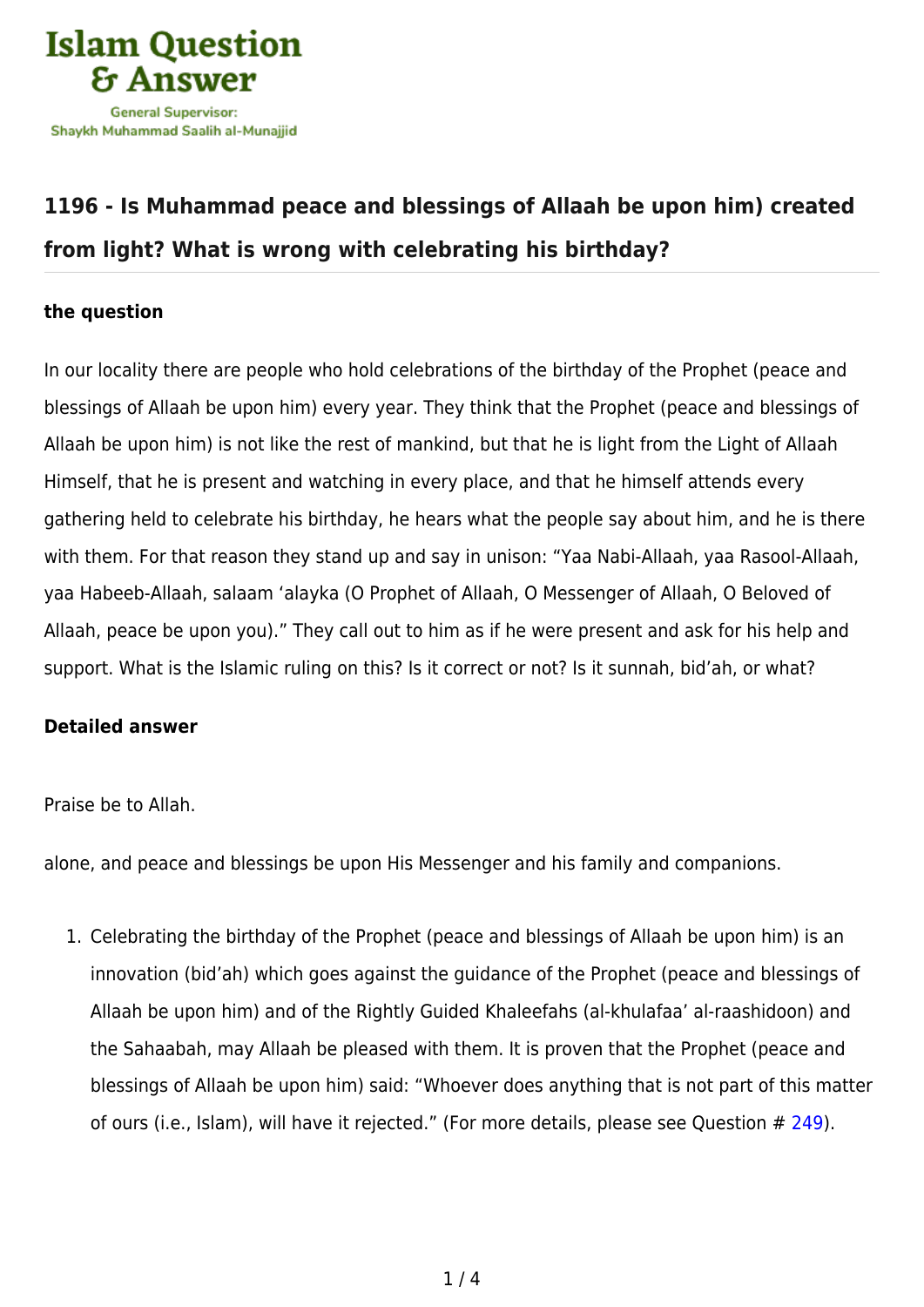

2. Believing that the Prophet (peace and blessings of Allaah be upon him) is not like the rest of humanity, and that he is light from the Light of Allaah Himself is not a correct belief, because it contradicts the Qur'aan. Allaah has stated that the Prophet (peace and blessings of Allaah be upon him) is human, and has explained what makes the Prophet (peace and blessings of Allaah be upon him) different from the rest of mankind. He said (interpretation of the meaning):

"Say (O Muhammad): 'I am only a man like you. It has been inspired to me that your God is One God (Allaah). So whoever hopes for the Meeting with his Lord, let him work righteousness and associate none as a partner in the worship of his Lord." [al-Kahf 18:110]

Mankind, human beings, are created, as Allaah says (interpretation of the meaning):

"O mankind! Be dutiful to your Lord, Who created you from a single person (Adam), and from him He created his wife (Hawwa/Eve), and from them both He created many men and women…" [al-Nisaa' 4:1]

"O mankind, if you are in doubt about the Resurrection, then verily! We have created you from dust, then from a nutfah (mixed drops of male and female sexual discharge)…" [al-Hajj 22:5]

"O Prophet! Verily, We have sent you as witness, and a bearer of glad tidings, and a warner, - and as one who invites to Allaah by His leave, and as a lamp spreading light." [al-Ahzaab 33:45-46]

In contrast, Allaah is the First, and He has no beginning, as He says (interpretation of the meaning):

"He is the First (nothing is before Him) and the Last (nothing is after Him), the Most High (nothing is above Him), and the Most Near (nothing is nearer than Him). And He is the All-Knower of every thing." [al-Hadeed 57:3]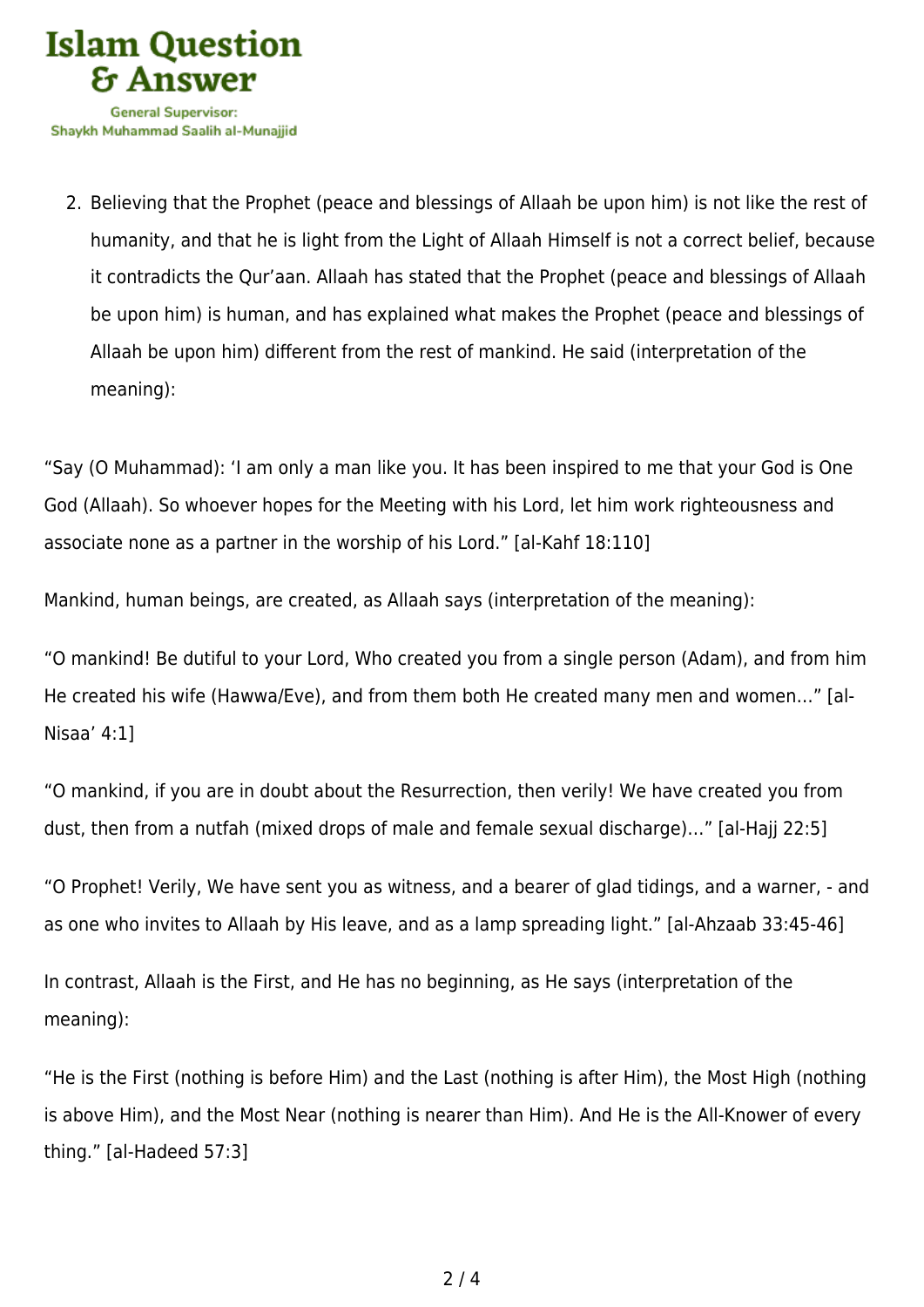

Allaah called His Prophet "light" and a "lamp spreading light" because of the guidance and light with which Allaah sent him, with which Allaah guides all those who answer his call (peace and blessings of Allaah be upon him), as He says (interpretation of the meaning):

"… Indeed, there has come to you a light (Prophet Muhammad (peace and blessings of Allaah be upon him)) and a plain Book (this Qur'aan)." [al-Maa'idah 5:15]

Saying that he is present and watching in every place, that he is himself present at every gathering to celebrate his birthday, and that he hears what the people present are saying, is all false. There is no basis for this in either the Qur'aan or the Sunnah.

Calling on him and seeking his help and support is a form of major shirk which is not permitted, whether one is calling on the Prophet (peace and blessings of Allaah be upon him) or on any other created being, because Allaah says (interpretation of the meaning):

"… so invoke not anyone along with Allaah." [al-Junn 72:18]

"And whoever invokes (or worships) besides Allaah, any other god of whom he has no proof, then his reckoning is only with his Lord. Surely! Al-kaafiroon (the disbelievers) will not be successful." [al-Mu'minoon 23:117]

(Fataawa al-Lajnah al-Daa'imah, 3/4)

The Muslim should follow, not innovate. He should believe in Allaah alone, call on Him alone and seek His help alone. He should not call on or seek the help of anyone else. The consequences of shirk are devastating, as it will wipe out all a person's good deeds and lead to his doom in Hell. Bid'ah is a serious matter, which will cause a person's deeds to be thrown back at him, not accepted. The Muslim should love, respect, honour and obey the Prophet (peace and blessings of Allaah be upon him), and give his words precedence over the words of any other human being, but it is not permitted to exaggerate about him, or to raise his status above that which has been